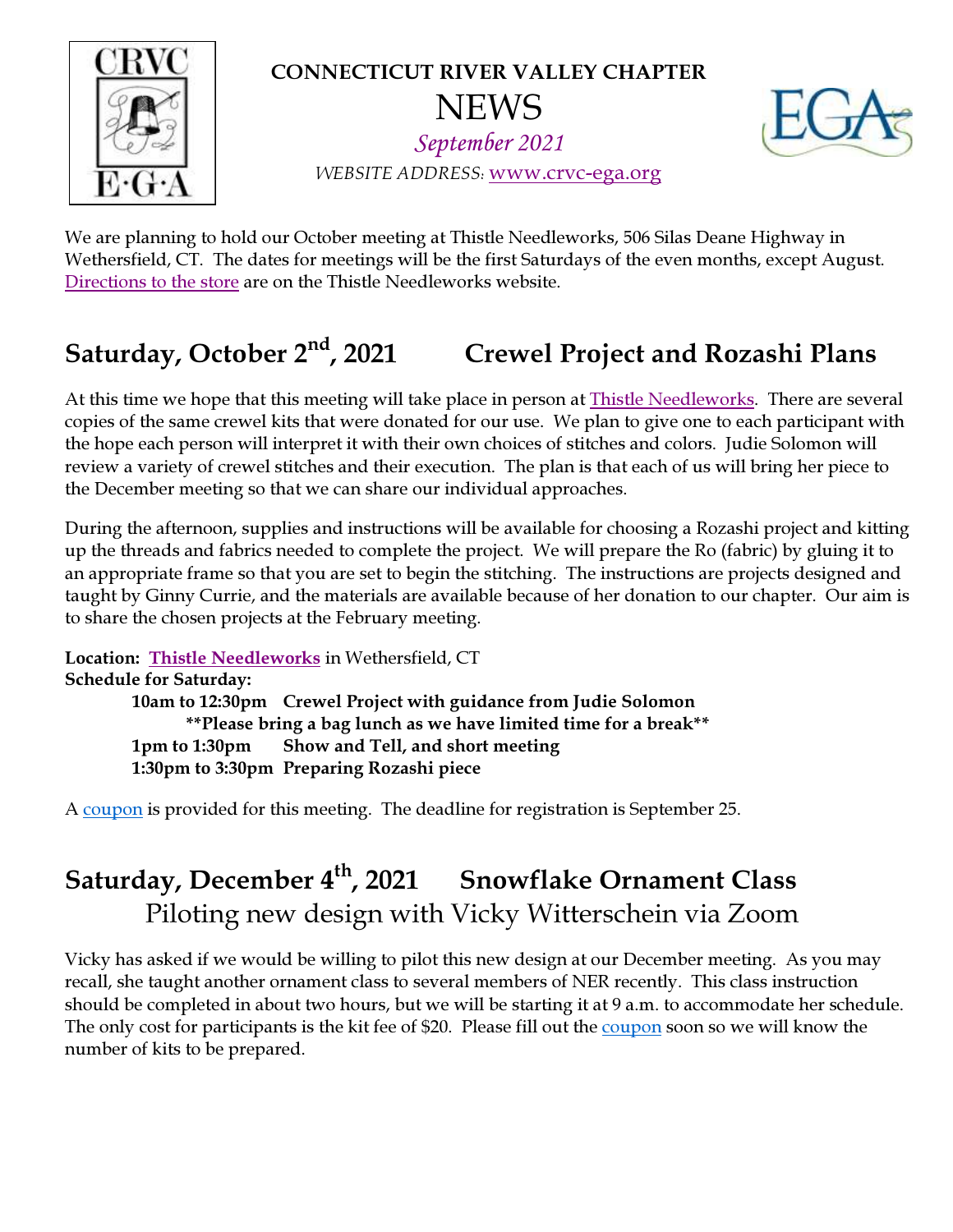

A coupon is provided for this meeting. The deadline for registration is November 1.

Saturday, February 5<sup>th</sup>, 2022 Program TBA

Saturday, April 2<sup>nd</sup>, 2022 Program TBA

### Friday-Sunday, April  $30^{th}$ -May  $1^{st}$ , 2022 NER Seminar 2022 Sheraton Hotel in Rocky Hill, CT

#### UPDATE ON NER SEMINAR 2022 "The Stitches That Bind Us" April 30 – May 1, 2022

This will be a no-frills seminar. You should be receiving your brochure via email shortly as there will be no mailing of physical copies.

This seminar is co-hosted by our chapter and Pioneer Valley Chapter, so as we get closer to the date, we'll be asking for any helping hands who'd like to volunteer for little jobs. So far from our chapter: Linda Berry will be the registrar; Deb Milvae will handle finance until November, when the next NER treasurer will take over, and then she'll coordinate class angels; Lisa Green will make food arrangements; Linda Berry and Kathryn Lord will put together welcome packets for teachers and attendees.

We hope you'll keep these dates on your calendar and plan to register as early as possible.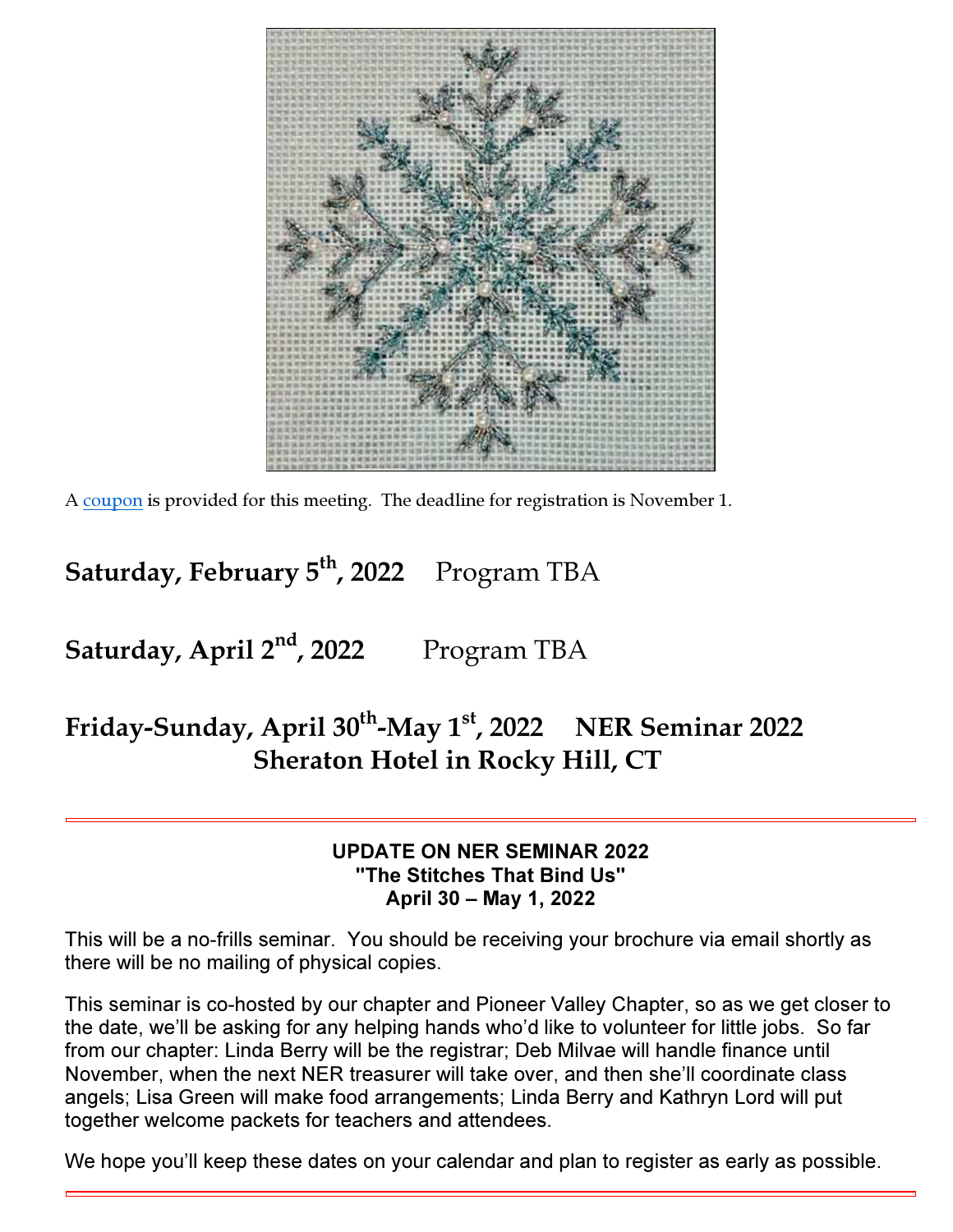#### FUTURE BOARD MEETINGS (All members are welcome)

September 14<sup>th</sup> (Zoom) November 2<sup>nd</sup> (Zoom)

| CRVC Program Registration Form                                                                                                                                                              |
|---------------------------------------------------------------------------------------------------------------------------------------------------------------------------------------------|
| Crewel Project and Rozashi Plans: October 2nd                                                                                                                                               |
| Either email Linda at lindaberry343@gmail.com or mail completed form to:<br>Linda Berry, 343 Seabury Drive, Bloomfield, CT 06002<br>Deadline for registration is September 25 <sup>th</sup> |
|                                                                                                                                                                                             |
| "Crewel Project and Rozashi Plans"                                                                                                                                                          |
|                                                                                                                                                                                             |
|                                                                                                                                                                                             |
| <u> 1989 - Johann John Stoff, deutscher Stoffen und der Stoffen und der Stoffen und der Stoffen und der Stoffen un</u>                                                                      |
|                                                                                                                                                                                             |
|                                                                                                                                                                                             |
| CRVC Program Registration Form                                                                                                                                                              |
| Snowflake Ornament Class via Zoom: December 4 <sup>th</sup>                                                                                                                                 |
| Please mail completed form and your check to:<br>Linda Berry, 343 Seabury Drive, Bloomfield, CT 06002                                                                                       |
| Deadline for registration is November 1st                                                                                                                                                   |
| "Snowflake Ornament Class via Zoom"                                                                                                                                                         |
| \$20 kit fee. (Check made payable to CRVC-EGA)                                                                                                                                              |
| <u> 1989 - Johann Stoff, deutscher Stoffen und der Stoffen und der Stoffen und der Stoffen und der Stoffen und der</u>                                                                      |
|                                                                                                                                                                                             |
| <u> 1989 - Johann Harry Harry Harry Harry Harry Harry Harry Harry Harry Harry Harry Harry Harry Harry Harry Harry</u>                                                                       |
|                                                                                                                                                                                             |
|                                                                                                                                                                                             |